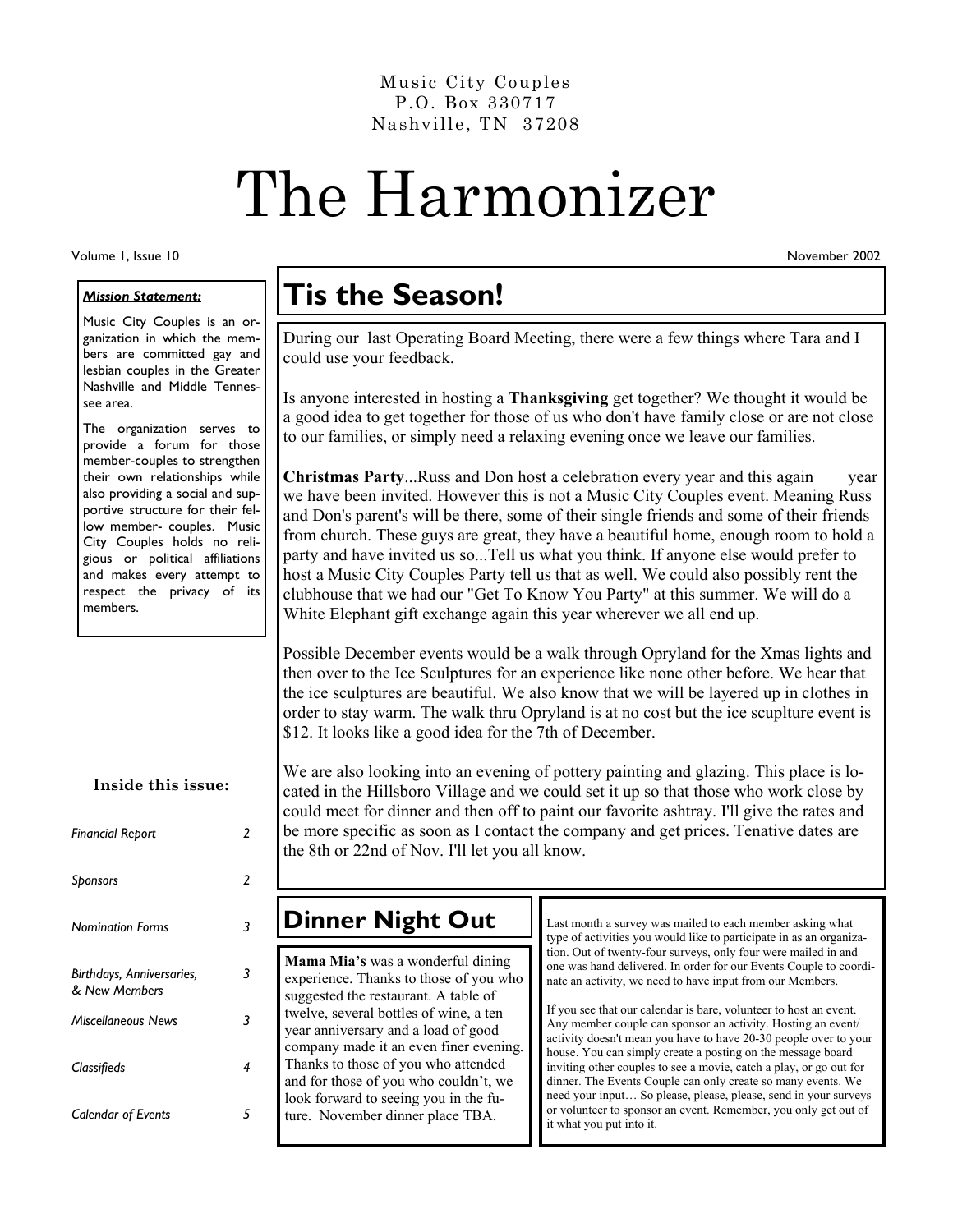# **Financial Report**

| <b>Revenues Year To Date</b>     |          |            | <b>Membership Dues Collected</b>       |          |
|----------------------------------|----------|------------|----------------------------------------|----------|
| Membership Dues:                 | \$988.00 |            | Marcus & Jack                          | \$20     |
| Couples National Donation        | \$100.00 |            |                                        |          |
| Newsletter Advertising           | \$50.00  |            | <b>Total Membership Dues Collected</b> | \$988    |
| <b>Total Revenue</b>             |          | \$1,138.00 | <b>Total Couples:</b>                  | 28       |
| <b>Expenses Year to Date:</b>    |          |            | <b>Expenses Committed but Unpaid</b>   |          |
| <b>Bank Service Charges</b>      | \$66.00  |            | PO Box Annual Rent                     | \$50     |
| Check Charges                    | \$13.00  |            |                                        |          |
| Misc. Pride Expenses             | \$323.41 |            |                                        |          |
| Pride Booth Rent                 | \$120.00 |            |                                        |          |
| Newsletter Printing/Expenses     | \$33.63  |            |                                        |          |
| "Get to Know You" Potluck        | \$136.25 |            |                                        |          |
| Website Hosting & Domain         | \$98.40  |            |                                        |          |
| Misc. Copy Expenses              | \$27.73  |            |                                        |          |
| <b>Couple National Dues</b>      | \$56.00  |            |                                        |          |
| <b>Total Expenses</b>            | \$       | 874.42     | Net Funds after Committed but          |          |
| <b>Net Funds Available</b>       |          | 263.58     | <b>Unpaid Expenses</b>                 | \$213.58 |
| <b>Membership Dues Collected</b> |          | 96800      |                                        |          |

### **Law Offices KEVIN T. SOMMERS**

Nashville 615-386-7007 Dickson 615-446-4882 Kingston Springs 615-952-9882 Fax: 615-952-5621 Mail: P.O. Box 399 Kingston Springs, TN 37082

www.sommerslawoffice.com





a garden store

Nancy Robison Proprietor

2800 Bransford Ave. Nashville, TN 37204 Phone (615) 383-0038  $Fax (615) 383 - 0607$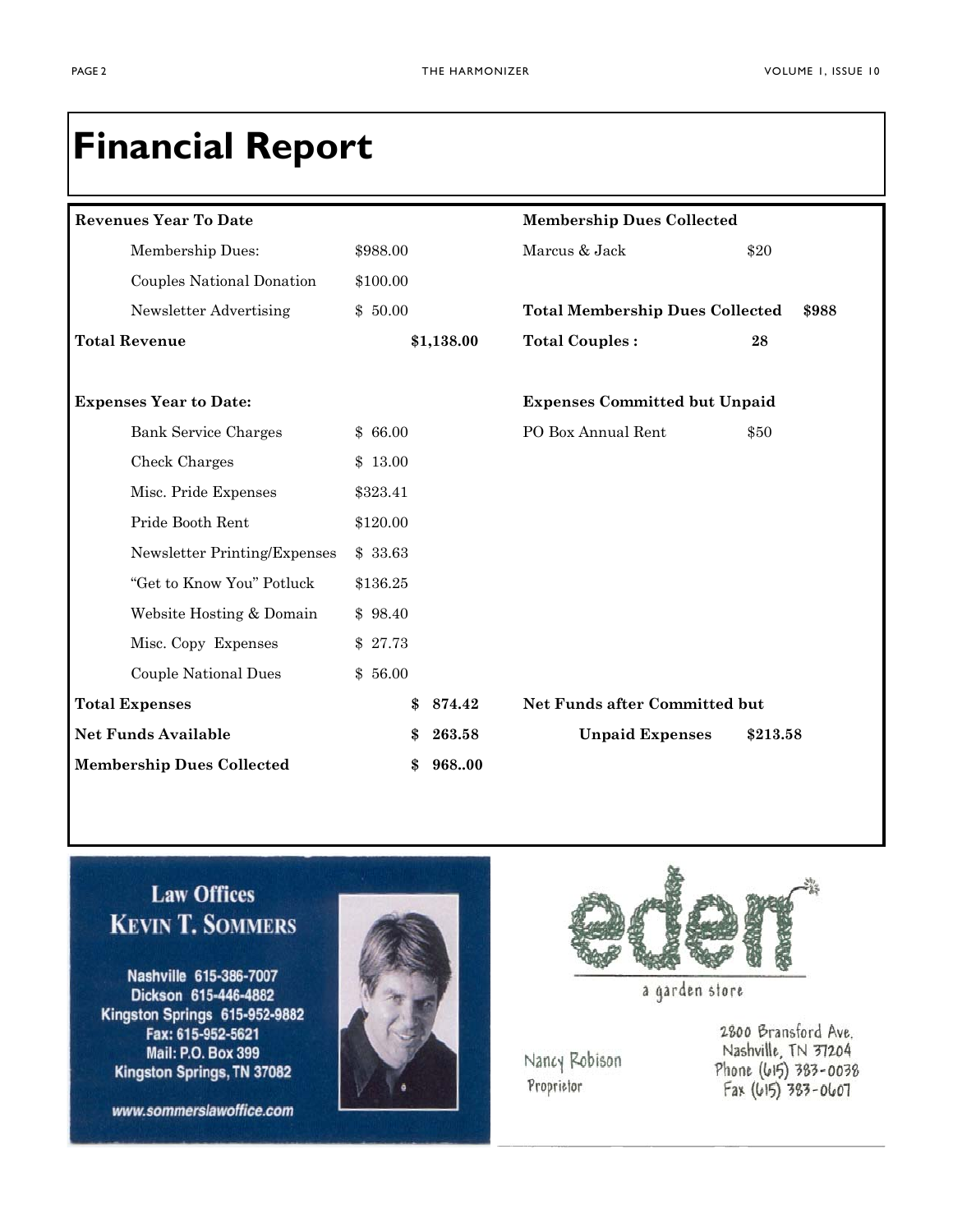# **We Want You…**

Listed is the nomination form for the Couples Operating Board positions for the 2003 calendar year. The continued strength of the organization depends on those willing to step forward and give a small amount of their time. Any member couple interested in one of these positions should feel free to nominate themselves. If there is another prospective couple that you have in mind, please nominate them for any of the positions. The election of our 2003 officers will take place on Saturday, January 17, 2003. The time and location is yet to be determined. Please submit your nomination as soon as possible. Remember this is your club, and by giving a little bit of yourself can we continue to offer our members the kind of organization we deserve.

Please complete the form and submit it by mailing to Music City Couples, **P.O. Box 330717, Nashville, TN 37208** or you may hand deliver it to any of the Operating Board members.

We hereby nominate the following couples for positions on the Operating Board for 2003 (please print clearly).

#### **Chair Couple Nomination: \_\_\_\_\_\_\_\_\_\_\_\_\_\_\_\_\_\_\_\_\_\_\_\_\_\_\_\_\_\_\_\_\_\_\_\_\_**

"Serve as Chief Executive Officers of the organization, preside at all meetings of the Operating Board and general membership, whose responsibilities are to generally supervise, direct and facilitate the business of Music City Couples." Position currently held by Steve and Scott-They respectfully decline nomination to the Operating Board for 2003.

#### **Vice-Chair Couple Nomination:\_\_\_\_\_\_\_\_\_\_\_\_\_\_\_\_\_\_\_\_\_\_\_\_\_\_\_\_\_\_\_\_\_\_\_**

"Serve as secretaries of the organization maintaining all the minutes and a yearly record of all proceedings and actions, maintain membership roster, and preside at meetings and carry out the duties of the Chair Couple in their absence or in case of vacancy of said office." This is a new position for the Operating Board for 2003.

#### **Finance Couple Nomination:\_\_\_\_\_\_\_\_\_\_\_\_\_\_\_\_\_\_\_\_\_\_\_\_\_\_\_\_\_\_\_\_\_\_\_\_\_**

"Serve as the financial officers of the organization, receive, deposit, and disburse all funds while maintaining appropriate financial and fiscal records, comply with the requirements of Couples National Network, present a written and verbal financial statement and a proposed annual budget." Position currently held by Don and Russ-They respectfully decline nomination to the Operating Board for 2003.

#### **Media Couple Nomination:\_\_\_\_\_\_\_\_\_\_\_\_\_\_\_\_\_\_\_\_\_\_\_\_\_\_\_\_\_\_\_\_\_\_\_\_\_**

"Prepare, publish, and distribute a monthly newsletter, maintain media communication with the community and the media regarding Music City Couples purposes, activities, and services." Position currently held by Bill and Jerry-They respectfully decline nomination to the Operating Board for 2003.

#### **Events Couple Nomination:\_\_\_\_\_\_\_\_\_\_\_\_\_\_\_\_\_\_\_\_\_\_\_\_\_\_\_\_\_\_\_\_\_\_\_\_\_**

"Plan the program for social events and activities of the organization, coordinate community events, promote and encourage member couples to host events." Position currently held by Julia and Tara-They respectfully decline nomination to the Operating Board for 2003.

#### **Member Services Couple:\_\_\_\_\_\_\_\_\_\_\_\_\_\_\_\_\_\_\_\_\_\_\_\_\_\_\_\_\_\_\_\_\_\_\_\_\_\_\_\_\_\_**

"Serve as liaison with new members and prospective members, responsible for mailing new member packets, contact inactive member couples to encourage participation." This is a new position for the Operating Board for 2003.

**Internet Services Couple:** Position is currently held by Bobby and Larry who will remain in this position for the 2003 calendar year.





| Greg (Duane) 11/01 | Lori $\&$ Lori 11/04   |
|--------------------|------------------------|
|                    | Angela & Risa 11/07    |
|                    | Barb $&$ Holly $11/10$ |
|                    | Tara & Julia $11/29$   |
|                    |                        |



Greg (Duane) 11/01 Lori & Lori 11/04 Marcus & Jack

Please keep Larry's (Bobby) daughter in your thoughts. His daughter has been moved to a halfway house for alcoholism.

Mark your calendars now for next Saturday, November 9th for what is sure to be an entertaining evening. Head on over to Tara & Julia's with your pooch (2 pooch limit), a lawnchair, and of course, warm clothes. Julia has made a firepit, and from my understanding you can see all the way to China. It should be a great time with the fire, warm beverages, and great company. Stay tuned to the message board for more details in regard to directions and needs for the event. An RSVP would be nice to so they know how many to plan for.